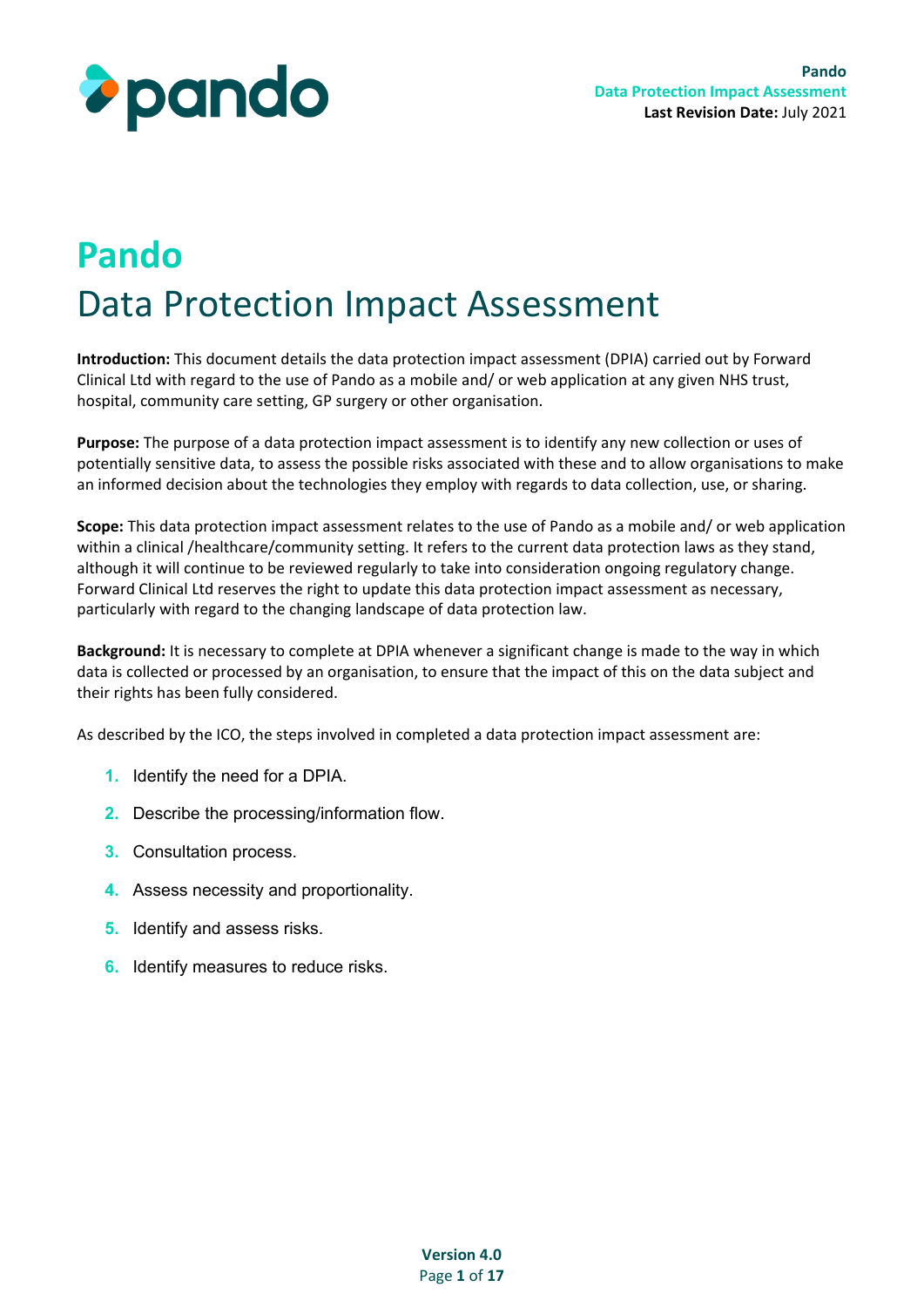# **Table of Contents**

| Ongoing Review: Integrate the DPIA outcomes back into the project plan 13 |  |
|---------------------------------------------------------------------------|--|
|                                                                           |  |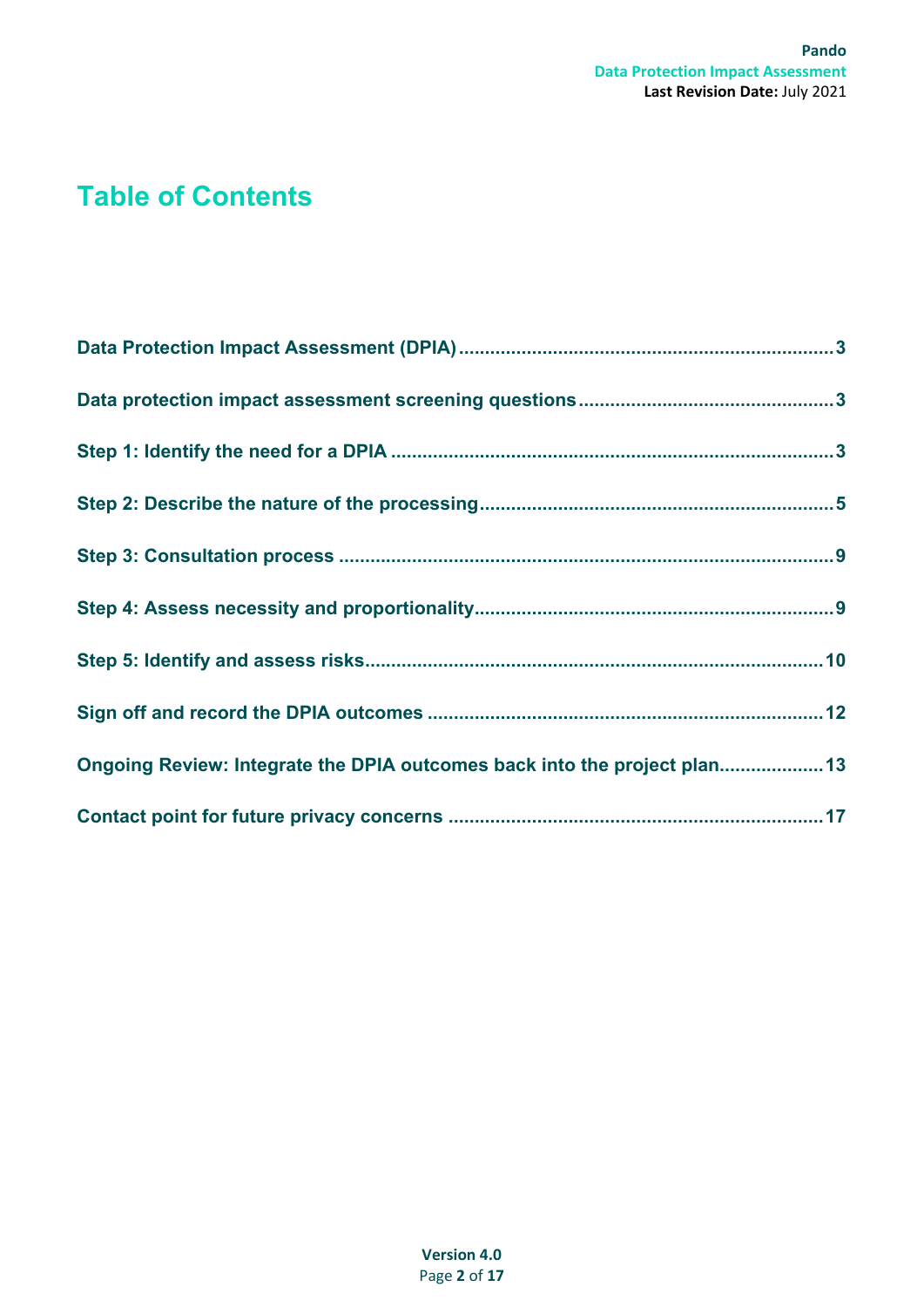## <span id="page-2-1"></span><span id="page-2-0"></span>**Data Protection Impact Assessment (DPIA)**

#### **Data protection impact assessment screening questions**

These questions are intended to help decide whether this DPIA is necessary. Answering 'yes' to any of these questions is an indication that a DPIA would be a useful exercise.

| <b>Question</b>                                                                                                                                                                                                                        | <b>Answer</b><br>Please add any relevant comments                                                                                                                                                                                                     |
|----------------------------------------------------------------------------------------------------------------------------------------------------------------------------------------------------------------------------------------|-------------------------------------------------------------------------------------------------------------------------------------------------------------------------------------------------------------------------------------------------------|
| Will the project involve the collection of new<br>information about individuals?                                                                                                                                                       | <b>No</b>                                                                                                                                                                                                                                             |
| Will the project compel individuals to provide<br>information about themselves?                                                                                                                                                        | No                                                                                                                                                                                                                                                    |
| Will information about individuals be disclosed to<br>organisations or people who have not previously<br>had routine access to the information?                                                                                        | No                                                                                                                                                                                                                                                    |
| Are you using information about individuals for a<br>purpose it is not currently used for, or in a way it is<br>not currently used?                                                                                                    | No                                                                                                                                                                                                                                                    |
| Does the project involve you using new technology<br>that might be perceived as being privacy intrusive?<br>For example, the use of biometrics or facial<br>recognition.                                                               | No                                                                                                                                                                                                                                                    |
| Will the project result in you making decisions or<br>taking action against individuals in ways that can<br>have a significant impact on them?                                                                                         | No                                                                                                                                                                                                                                                    |
| Is the information about individuals of a kind<br>particularly likely to raise privacy concerns or<br>expectations? For example, health records, criminal<br>records or other information that people would<br>consider to be private. | Yes - encrypted transfer and secure storage<br>(encryption of data when at rest and access<br>authentication) of private health records. There is a<br>universal privacy expectation that highest levels of<br>information security will be deployed. |
| Will the project require you to contact individuals in<br>ways that they may find intrusive?                                                                                                                                           | No                                                                                                                                                                                                                                                    |

# <span id="page-2-2"></span>**Step 1: Identify the need for a DPIA**

Explain what the project aims to achieve, what the benefits will be to the organisation, to individuals and to other parties. You may find it helpful to link to other relevant documents related to the project, for example a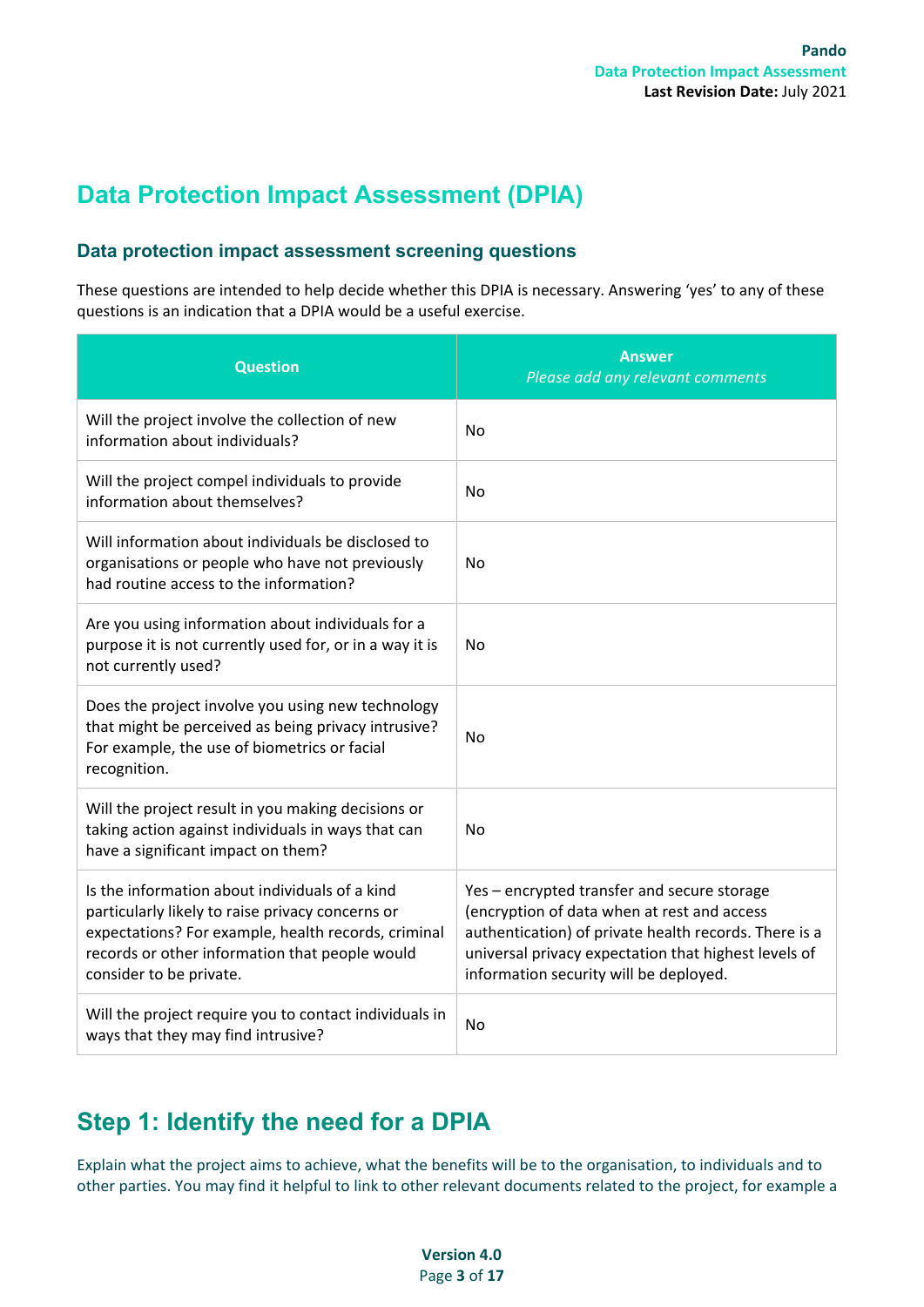project proposal. Also summarise why the need for a DPIA was identified (this can draw on your answers to the screening questions).

Pando is a smartphone application and communication tool for clinical teams. Pando has been purpose-built for medical staff and is designed to support high-quality, secure and compliant instant messaging for individuals or groups. Available for both iOS and Android, the app has a few simple key features:

- Secure, compliant instant messaging, including sharing of photos and files
- Live task management and workflow tracking
- Sharable patient profiles & patient lists
- Hospital directory function
- Forums feature.

Modern clinical and community care is fast-paced, and increasingly complex as clinical teams deal with a higher volume and turnover of patients whose care typically involves multiple tests and interventions. As a result, teams must collaborate ever more closely to deliver high quality care. This is currently difficult to achieve since hospital communication systems rely on technology from the 1970s such as pagers, telephone switchboard and printed lists of patients; our belief as clinicians ourselves, and from survey data collected from over 120 doctors, is that these tools are not fit for purpose in the modern NHS. Busy NHS clinicians (and their associated supporting colleagues) are rarely desk-bound with immediate access to a desktop PC or laptop whilst delivering, managing, or planning patient care.

Public email platforms such as Google Mail, Office 365 etc. have either been deemed unsuitable due to limited functionality or non-compliance with NHS Digital data security policies, NHS DSP Toolkit Guidelines, and the Data Protection Act 2018.

Pando additionally provides high-levels of technical data security assurance such as high levels of encryption in transit and at rest (minimum AES 256-bit standard for data encryption in-transit and at-rest). In transit data is encrypted and transferred via HTTPS (TLS v 1.2 min) protocol. When transmitting messages devices use an SSL handshake with 2048-bit RSA keys to encrypt the socket connection to Pando servers. The infrastructure supports the sync of RSA public keys. To further enhance security OWASP certificate pinning has been implemented and access to Pando servers is only possible via SSH keys.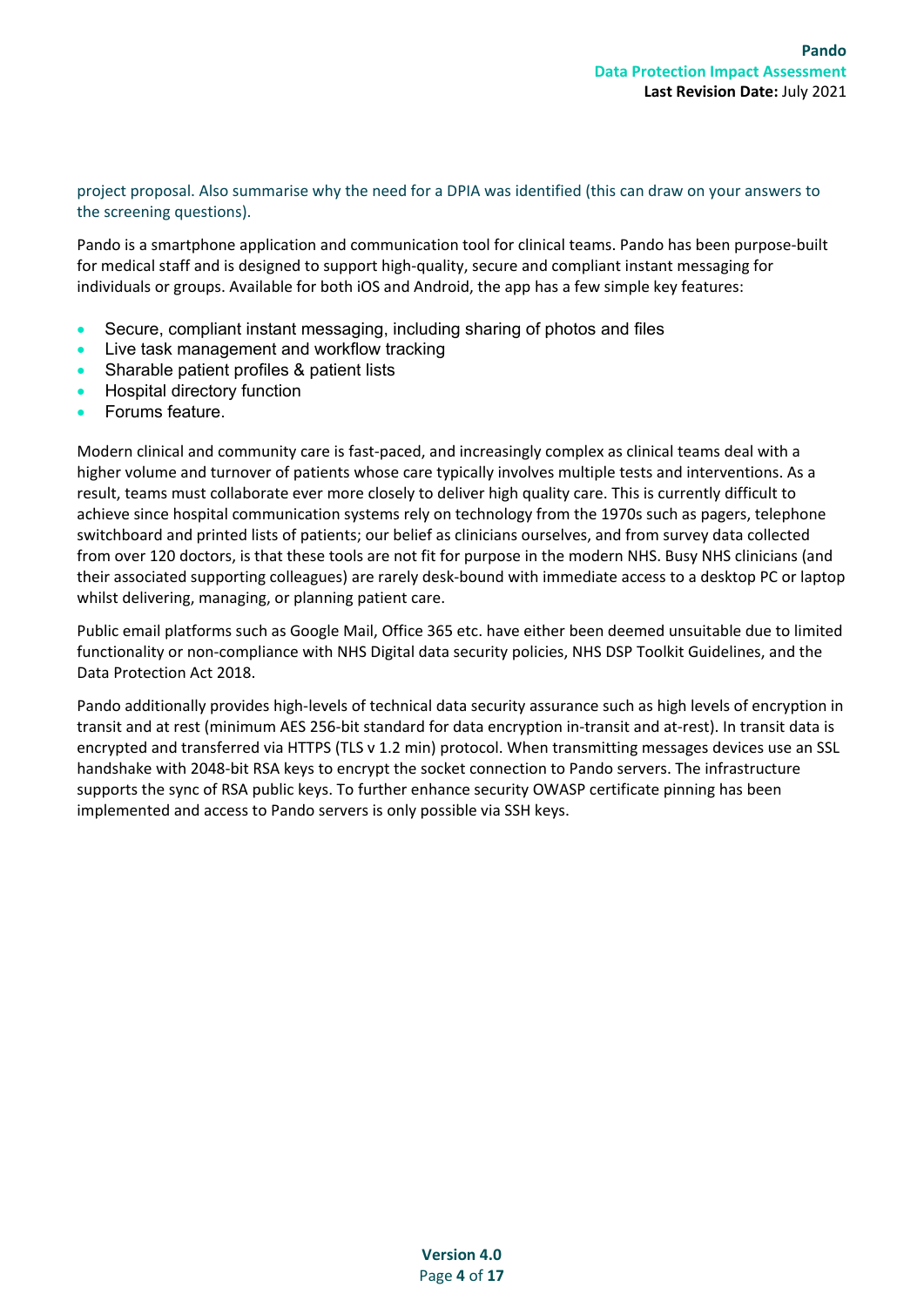### <span id="page-4-0"></span>**Step 2: Describe the nature of the processing**

How will you collect, use, store and delete data? What is the source of the data? Will you be sharing data with anyone? You might find it useful to refer to a flow diagram or other way of describing data flows. What types of processing identified as likely high risk are involved?

What is the nature of the data, and does it include special category or criminal offence data? How much data will you be collecting and using? How often? How long will you keep it? How many individuals are affected? What geographical area does it cover?

Pando operates a Client-Server model – sharing data, including personal patient data, over SSL encrypted links (256-bit) using Internet connections provided by Trust (or other appropriate Wi-Fi when clinicians are roaming on-site) or 3G/4G/5G. Data is securely transmitted, processed and stored on the Pando infrastructure. Retention is governed by the appropriate retention schedules. Please refer to Pando Data flows.

*What is the nature of your relationship with the individuals? How much control will they have? Would they expect you to use their data in this way? Do they include children or other vulnerable groups? Are there prior concerns over this type of processing or security flaws? Is it novel in any way? What is the current state of technology in this area? Are there any current issues of public concern that you should factor in? Are you signed up to any approved code of conduct or certification scheme (once any have been approved)?*

Pando is designed to be used by trained healthcare professionals in their clinical workplace (e.g. clinic, hospital, care home, hospice, GP surgery etc.).

Pando do not have a direct relationship with the data subject and the data subjects have as much control over their data when their clinician uses Pando as they do in any other situation where their Article 9 data is handled by their healthcare provider. The stipulated and expected use is instant messaging not as the core patient record.

Patients would expect their data to be processed as part of their ongoing care and Pando is a tool that assists healthcare professionals.

It is important to note that Pando is not the data controller – the data controller is the employer of the user (e.g. clinic, GP surgery, hospital, care home etc.). Our users (clinicians, healthcare, care workers using the service with patients)

The Information Governance Alliance, NHS X and NHS Digital has advised healthcare organisations to process patient data for the delivery or administration of care under the following legal bases:

6(1)(e) "…necessary for the performance of a task carried out in the public interest or in the exercise of official authority…".

9(2)(h) '…medical diagnosis, the provision of health or social care or treatment or the management of health or social care systems…"

For the purposes of processing patient data Pando is acting under the instructions of the user's organisation and it is the organisation (data controller) that determines the lawful basis for processing. in most cases the organisation is using Article 6 (1) (e) (processing in the exercise of official authority vested in the controller). [available here.](https://2kujjw9em4t3t50733jppkvm-wpengine.netdna-ssl.com/wp-content/uploads/2021/01/Pando-Trust_Clinical-DPA-January-2021_V1.1.pdf)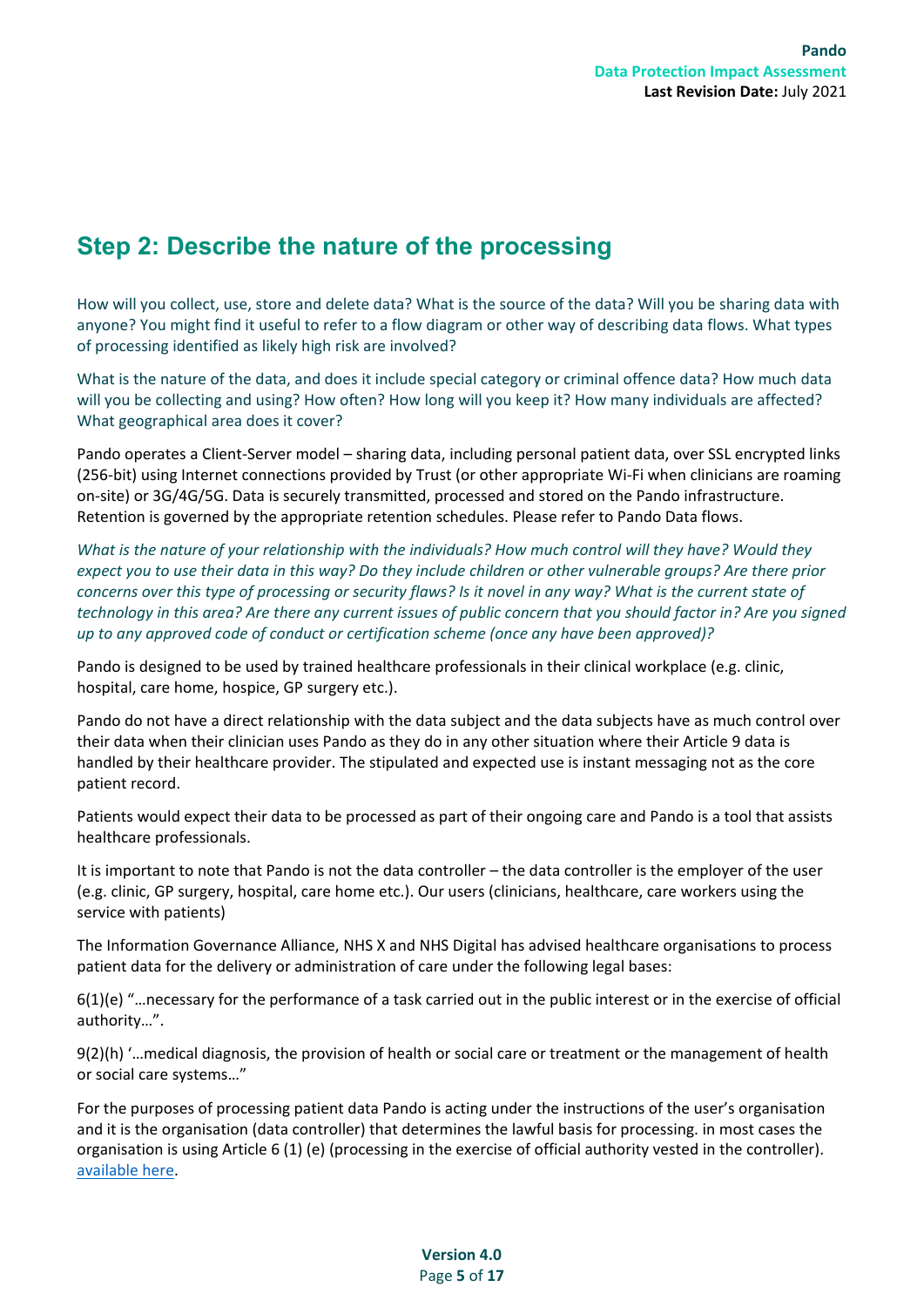Pando is owned by Forward Clinical Ltd who are registered with the ICO and have appointed a Data Protection Officer (DPO).

Pando is hosted on London Cluster's secure ISO27001 certified AWS servers.

Pando submitted DSP Toolkit in June 2021 obtaining standards exceeded and has Certification including Cyber Essentials Plus.

#### Device and Usage Data – Revision to Privacy Policy - April 2020 (requested by NHS X).

We use common information-gathering tools, such as tools for collecting usage data, cookies, web beacons and similar technologies to automatically collect information that may contain Personal Data from your computer or mobile device as you navigate our websites, our services or interact with emails we have sent to you.

As is true of most websites, we gather certain information automatically on connection with the use of the website by individual users. This information may include IP address (or proxy server), device and application identification numbers, location, browser type, Internet service provider and/or mobile carrier, the pages and files viewed, searches, operating system and system configuration information and date/time stamps associated with your usage. This information is used to analyse overall trends, to help us provide and improve our websites and Apps and to guarantee their security and continued proper functioning.

In addition, we gather certain information automatically as part of your use of the cloud products and services. This information may include IP address (or proxy server), device and application identification numbers, location, browser type, Internet service provider and/or mobile carrier, the pages and files viewed, searches and other actions you take, operating system and system configuration information and date/time stamps associated with your usage. This information is used to maintain the security of the services, to provide necessary functionality, as well as to improve performance of the services, to assess and improve customer and user experience of the services, to review compliance with applicable usage terms, to identify future opportunities for development of the services, to assess capacity requirements, to identify customer opportunities and for the security of Pando generally (in addition to the security of our products and services). Some of the device and usage data collected within the services, whether alone or in conjunction with other data, could be personally identifying to you. Please note that this device and usage data is primarily used for the purposes of identifying the uniqueness of each user logging on (as opposed to specific individuals), apart from where it is strictly required to identify an individual for security purposes or as required as part of our provision of the services to our customers (where we act as a Processor).

We use cookies and similar technologies such as web beacons, tags and JavaScript, alone or in conjunction with cookies, to compile information about the usage of our websites and interaction with emails from us.

When you visit our websites, we or an authorised third party may place a cookie on your browser and/or device, which collects information, including Personal Data, about your online activities over time and across different sites. Cookies allow us to track usage, determine your browsing preferences and improve and customise your browsing experience.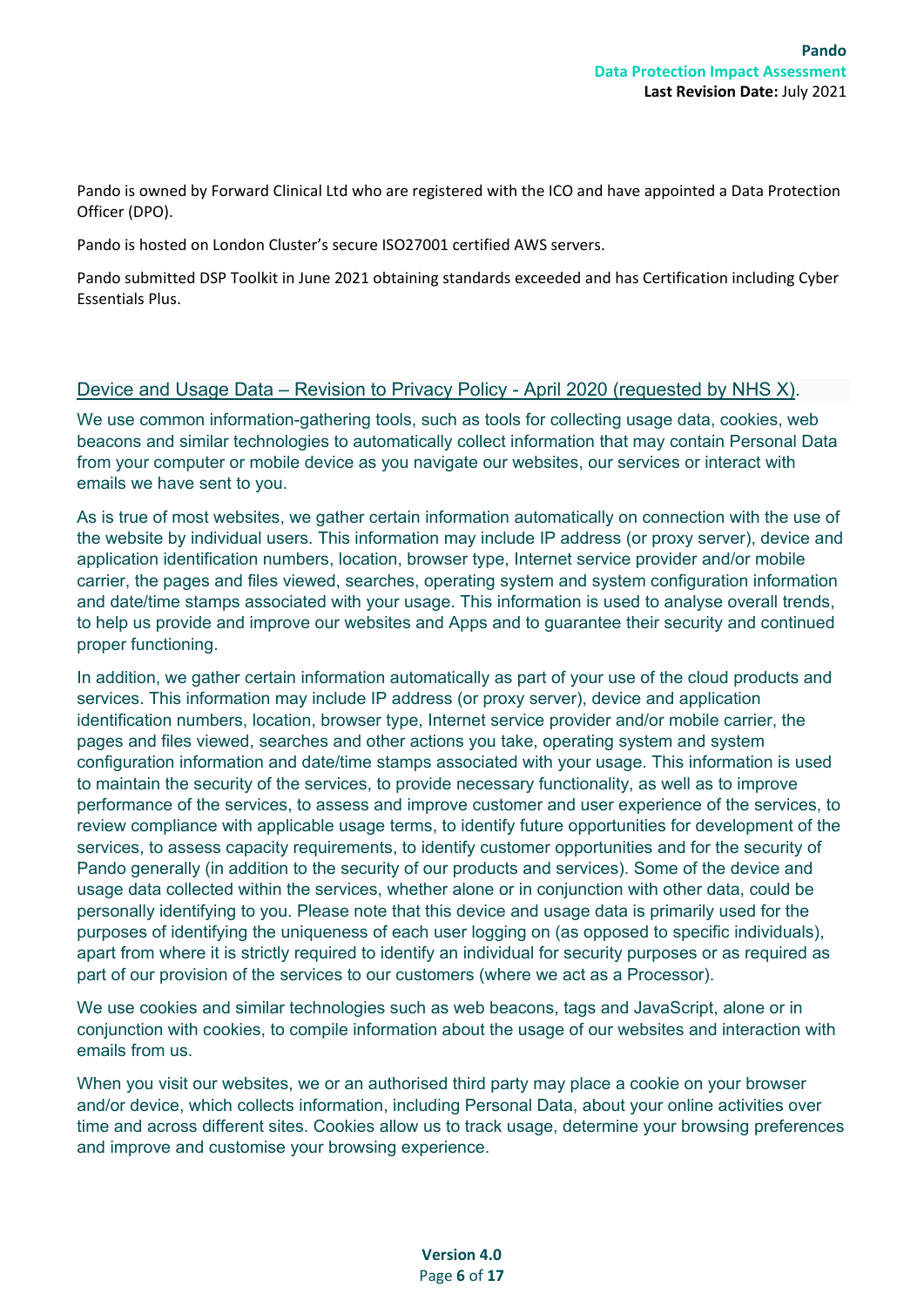We use both session-based and persistent cookies on our websites. Session-based cookies exist only during one session and disappear from your computer when you close your browser or turn off your computer. Persistent cookies remain on your computer or device after you close your browser or turn off your computer. To change your cookie settings and preferences for the site you are visiting, click the [Cookie Preferences link.](https://hellopando.com/privacy-policy/#cookies) You can also control the use of cookies at the individual browser level but choosing to disable cookies may limit your use of certain features or functions on our websites and services.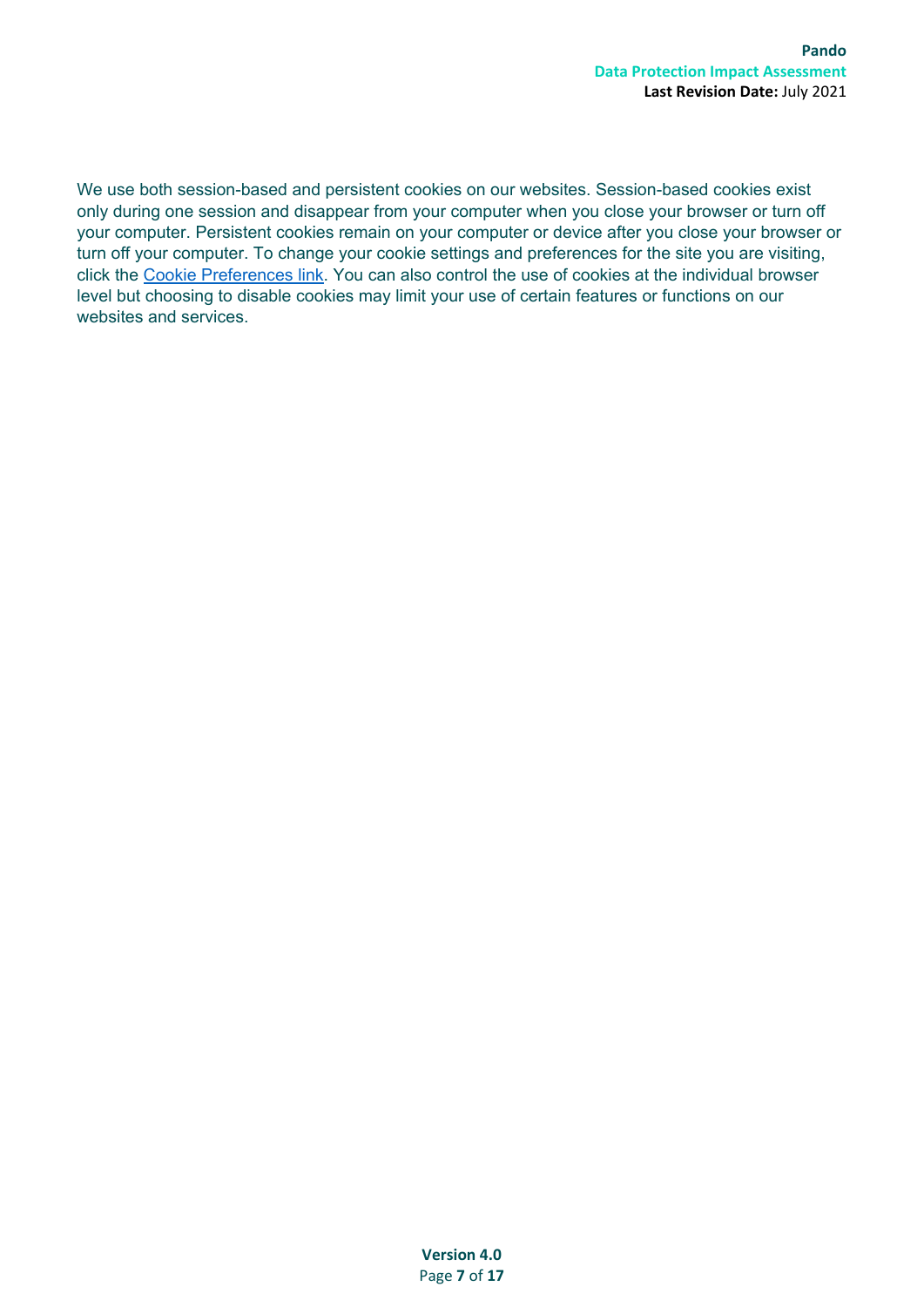The following describes how we use different categories of cookies and similar technologies and your options for managing the data collection settings of these technologies:

| Type of<br><b>Cookies</b>    | <b>Description</b>                                                                                                                                                                                                                                                                                                                                                                                                                | <b>Managing Settings</b>                                                                                                                                     |
|------------------------------|-----------------------------------------------------------------------------------------------------------------------------------------------------------------------------------------------------------------------------------------------------------------------------------------------------------------------------------------------------------------------------------------------------------------------------------|--------------------------------------------------------------------------------------------------------------------------------------------------------------|
| <b>Required</b><br>cookies   | Required cookies are necessary for basic website<br>functionality. Some examples include session cookies<br>needed to transmit the website, authentication cookies, and<br>security cookies.<br>If you have chosen to identify yourself to us, we may place<br>on your browser a cookie that allows us to uniquely identify<br>you when you are logged into the websites and to process<br>your online transactions and requests. | Because required cookies<br>are essential to operate<br>the websites and the<br>Pando desktop web App,<br>there is no option to opt<br>out of these cookies. |
| <b>Functional</b><br>cookies | Functional cookies enhance functions, performance, and<br>services on the website. Some examples include: cookies<br>used to analyse site traffic, cookies used for market<br>research, and cookies used to display advertising that is not<br>directed to a particular individual.                                                                                                                                               |                                                                                                                                                              |
|                              | Functional cookies may also be used to improve how our<br>websites function and to help us provide you with more<br>relevant communications, including marketing<br>communications. These cookies collect information about<br>how our websites are used, including which pages are<br>viewed most often.                                                                                                                         |                                                                                                                                                              |
|                              | We may use our own technology or third-party technology to<br>track and analyse usage information to provide enhanced<br>interactions and more relevant communications, and to track<br>the performance of our advertisements.                                                                                                                                                                                                    | You can choose to opt out<br>of functional cookies. To<br>change your cookie                                                                                 |
|                              | For example, we use Google Analytics ("Google Analytics"),<br>a web analytics service provided by Google, Inc., 1600<br>Amphitheatre Parkway, Mountain View, CA 94043, USA.<br>You can learn about Google's privacy practices by going to<br>www.google.com/policies/privacy/partners/.                                                                                                                                           | settings and preferences,<br>click the Cookie<br><b>Preferences link</b>                                                                                     |
|                              | Google Analytics uses cookies to help us analyse how our<br>websites are used, including the number of visitors, the<br>websites from which visitors have navigated to our websites,<br>and the pages on our websites to which visitors navigate.<br>This information is used by us to improve our websites.                                                                                                                      |                                                                                                                                                              |
|                              | Pando may also utilise HTML5 local storage or Flash<br>cookies for the above-mentioned purposes. These<br>technologies differ from browser cookies in the amount and<br>type of data they store, and how they store it.                                                                                                                                                                                                           |                                                                                                                                                              |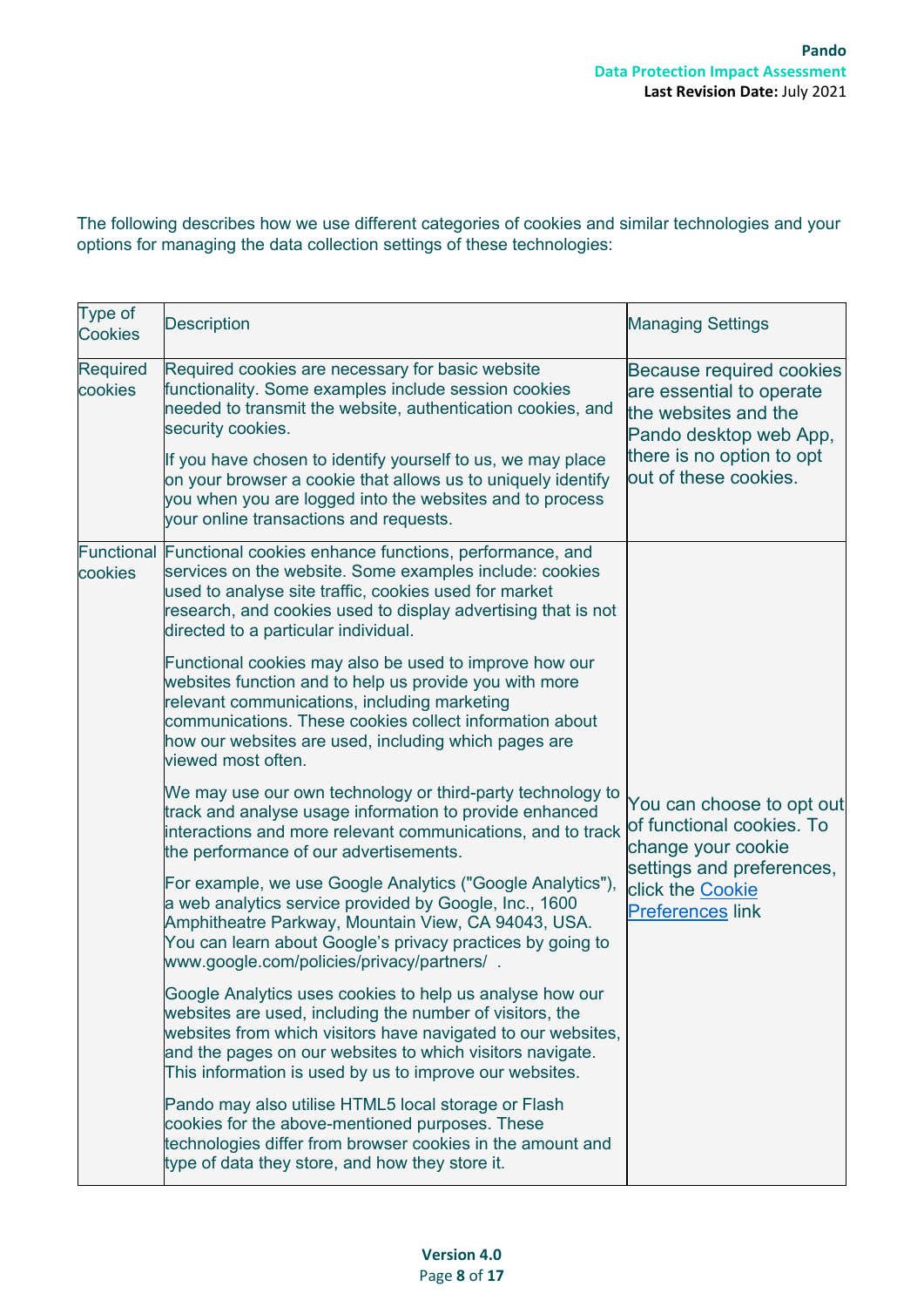#### <span id="page-8-0"></span>**Step 3: Consultation process**

*Consider how to consult with relevant stakeholders: describe when and how you will seek individuals' views – or justify why it's not appropriate to do so. Who else do you need to involve within your organisation? Do you need to ask your processors to assist? Do you plan to consult information security experts, or any other experts?*

- Engagement with relevant IG managers/CIO/CCIO at Trust with relevant team members from Forward Clinical Ltd.
- Engagement with Forward Clinical Ltd (app developer and service provider)
- Consultation is performed via internal team meetings, discussions with our initial NHS consultant users, reviewing the service provider's ISMS (Information Security Management System), Information Security Policy, Privacy Policy and SLAs (Service Level Agreements)/EULAs (End User License Agreements) and discussing technical requirements with the service providers to seek relevant assurances.
- Maintenance of information assets register and information security risk assessment and clinical hazards log.

#### <span id="page-8-1"></span>**Step 4: Assess necessity and proportionality**

*What is your lawful basis for processing? Does the processing actually achieve your purpose? Is there another way to achieve the same outcome? How will you prevent function creep? How will you ensure data quality and*  data minimisation? What information will you give individuals? How will you help to support their rights? What *measures do you take to ensure processors comply? How do you safeguard any international transfers?*

- Forward Clinical Ltd are not the data controllers of the patient data; they are the processors.
- Other methods of communicating / processing are likely to be fundamentally secure than using the Pando App – e.g. commercial Apps, faxes, generic email etc.
- Individuals should be informed about the use of Pando via communication directly from their clinician and via privacy notices. This is the responsibility of the data controller. Clinicians must use the Pando App as directed by the IG teams within their individual Trusts and adhere to the good practice embedded into the end user agreement.
- Good practice in terms of data quality and minimisation is achieved via training and awareness and data resides on UK servers.
- The Forward Clinical Ltd / Pando development team are fully versed in the principles of 'privacy by design and default'.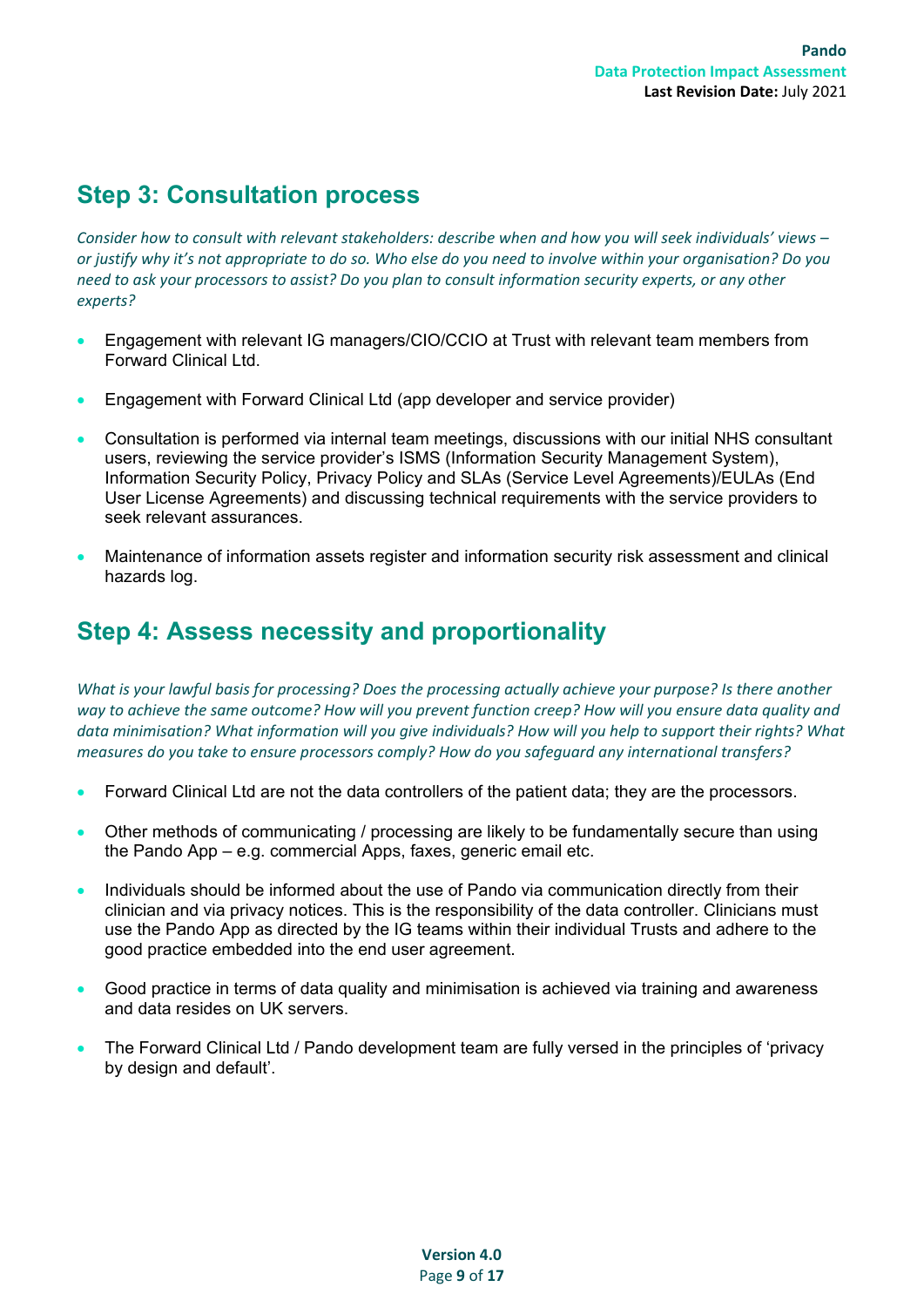### <span id="page-9-0"></span>**Step 5: Identify and assess risks**

Included below is a summary of the key privacy risks and impacts as related to the use of Pando. At all times Forward Clinical Ltd maintain an up to date information assets register, information security risk assessment and Hazards Log in compliance with SCCI0129.

| <b>Risk to individuals</b><br><b>Privacy issue</b>                                                                                          |          | <b>Compliance risk</b>                                                                     | <b>Associated</b><br>organisation/corporate risk                                           |  |
|---------------------------------------------------------------------------------------------------------------------------------------------|----------|--------------------------------------------------------------------------------------------|--------------------------------------------------------------------------------------------|--|
| Confidential PID made<br><b>Staff mobile devices</b><br>public and/or<br>vulnerable individuals<br>lost or stolen<br>targeted by criminals. |          | Confidential PID made<br>public and/or<br>vulnerable individuals<br>targeted by criminals. | Confidential PID made public<br>and/or vulnerable<br>individuals targeted by<br>criminals. |  |
| <b>PID digital records</b><br>intercepted over<br>internet connections                                                                      | As above | As above                                                                                   | As above                                                                                   |  |
| <b>PID digital records</b><br>stolen from server<br>As above<br>platform                                                                    |          | As above                                                                                   | As above                                                                                   |  |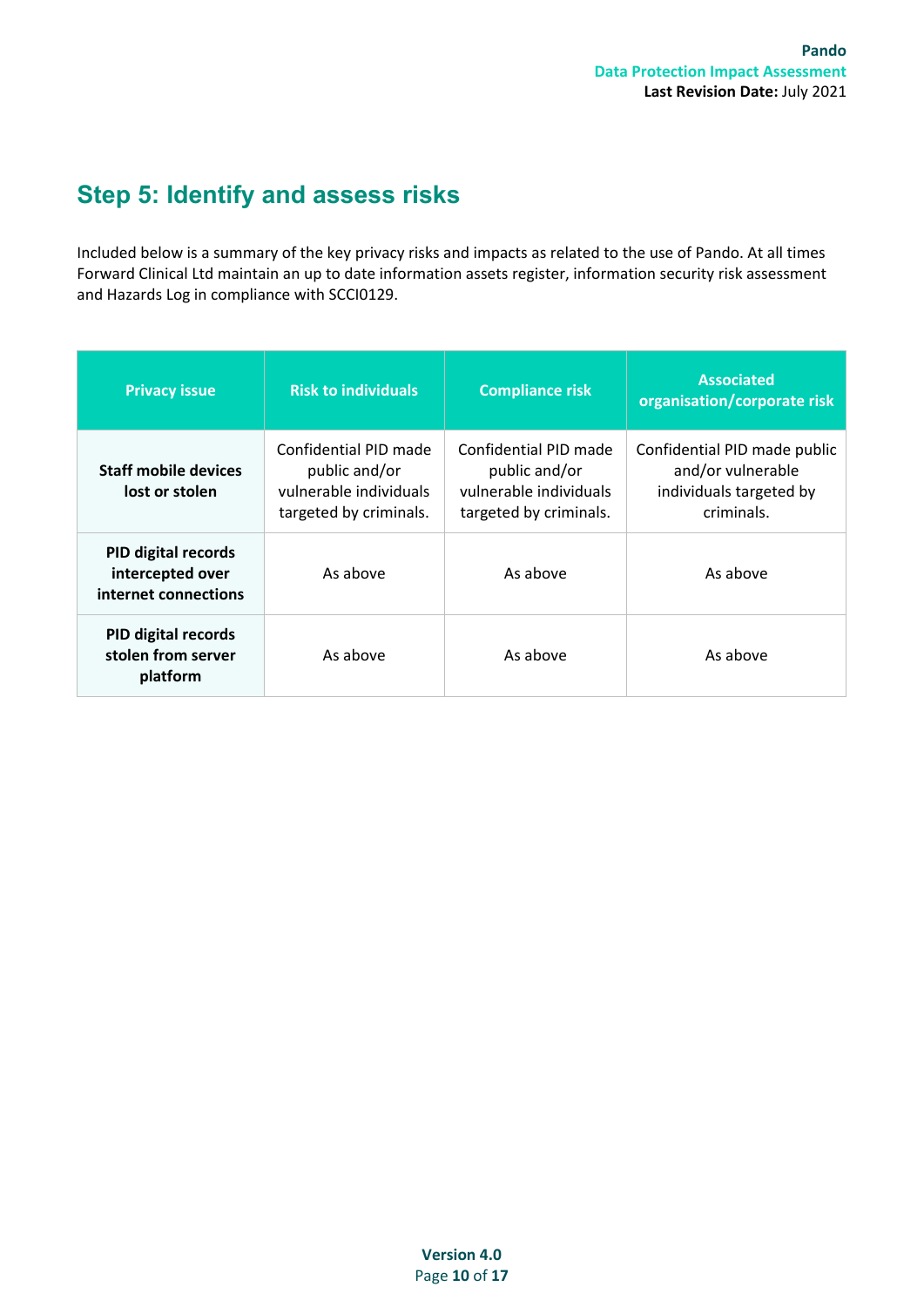

Describe the actions you could take to reduce the risks, and any future steps which would be necessary (e.g. the production of new guidance or future security testing for systems).

| <b>Risk</b>                                                                                                   | <b>Solution</b>                                                                                                                                                                                                                                                                                                                                                                                                                                                                                                                                                       | <b>Result:</b> is the risk<br>eliminated, reduced,<br>or accepted?                         | <b>Evaluation:</b> is the final impact<br>on individuals after<br>implementing each solution a<br>justified, compliant and<br>proportionate response to the<br>aims of the project? |
|---------------------------------------------------------------------------------------------------------------|-----------------------------------------------------------------------------------------------------------------------------------------------------------------------------------------------------------------------------------------------------------------------------------------------------------------------------------------------------------------------------------------------------------------------------------------------------------------------------------------------------------------------------------------------------------------------|--------------------------------------------------------------------------------------------|-------------------------------------------------------------------------------------------------------------------------------------------------------------------------------------|
| <b>Staff mobile</b><br>devices lost or<br>stolen $-$ subset of<br>PID digital<br>records no longer<br>secured | (1) No PID stored permanently on individuals' devices- images, tasks, patient<br>profiles are at all times pulled down from our servers. Encrypted at rest and in<br>transit.<br>(2) PIN code lock-down of all mobile devices at 15 minutes maximum. Time out<br>cannot be changed by user.<br>(3) Remote Wipe function is included in common Exchange/ActiveSync<br>environments, free on iOS/Android and EMM (Enterprise Mobile Management)<br>systems are also available.                                                                                          | (1) Risk significantly<br>reduced<br>(2) Risk reduced<br>(3) Risk significantly<br>reduced | Solutions are justified,<br>compliant and proportionate<br>responses to the aims of the<br>project.                                                                                 |
| PID digital<br>records<br>intercepted over<br>internet<br>connections                                         | (1) Server Side Encryption (SSE), using 256-bit Advanced Encryption Standard<br>(256-bit AES) in transit and at rest.<br>(2) In transit data is encrypted and transferred via HTTPS (TLS 1.2 min) protocol.<br>When transmitting messages devices use an SSL handshake with 2048-bit RSA<br>keys to encrypt the socket connection to servers. Also supports the sync of RSA<br>public keys. To further enhance security - OWASP certificate pinning<br>implemented and access to Pando servers is only possible via SSH keys.<br>(3) Strong Password policy enforced. | (2) Risk significantly<br>reduced<br>(3) Risk significantly<br>reduced                     | Solutions are justified,<br>compliant and proportionate<br>responses to the aims of the<br>project.                                                                                 |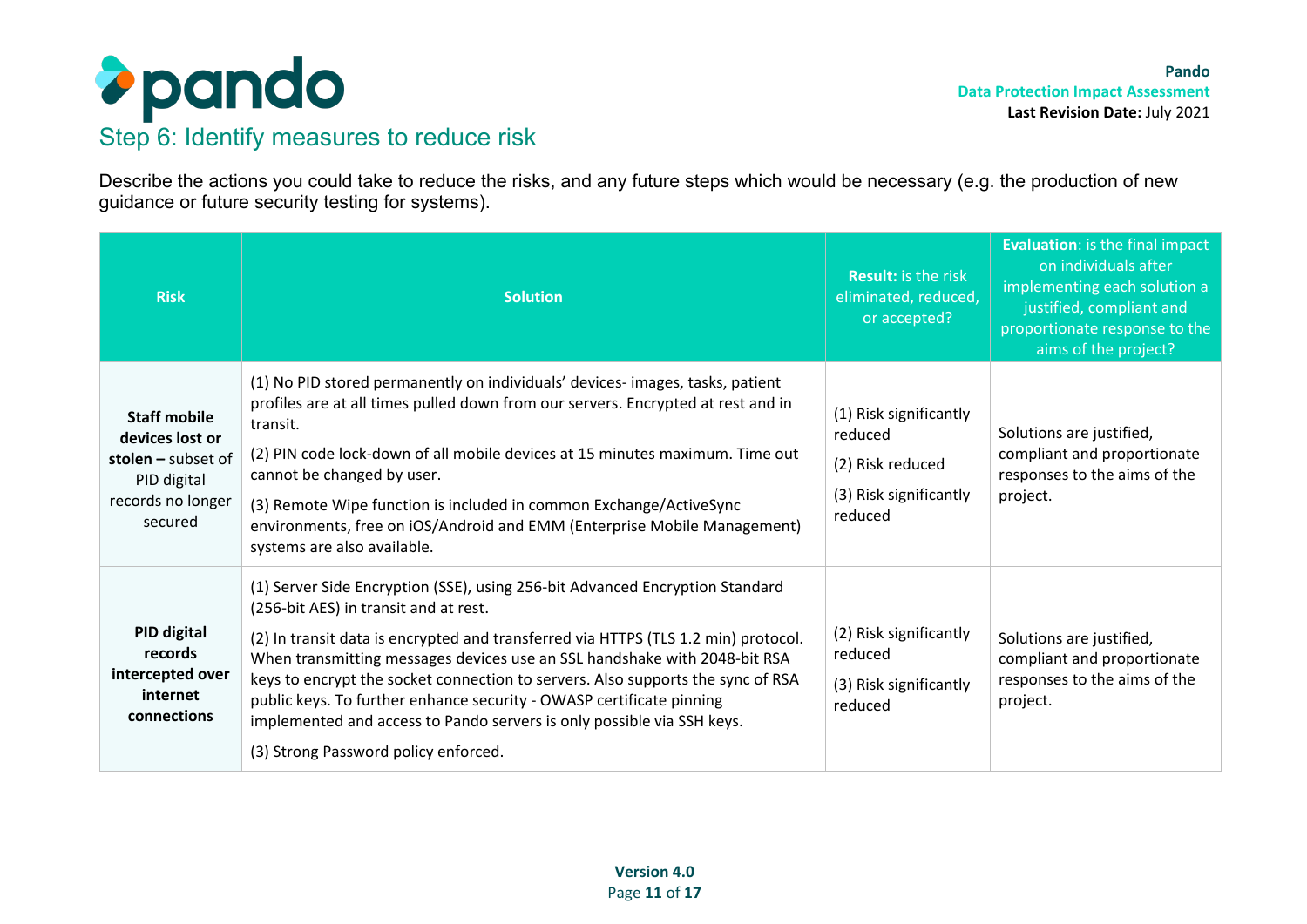

| PID digital<br>records stolen<br>from server<br>platform | extraction occurs.<br>(2) Internet-based hacking threat significantly reduced by SPI and application<br>based firewall (layer-7), automated account lockouts (security policy) after three<br>failed attempts, strong password enforcement (security policy) and AES-256<br>server data encryption.<br>(3) Regular penetration testing carried out for both servers and smartphone | (1) Risk eliminated<br>(2) Risk significantly<br>reduced | Solutions are justified,<br>compliant and proportionate<br>responses to the aims of the<br>project. |
|----------------------------------------------------------|------------------------------------------------------------------------------------------------------------------------------------------------------------------------------------------------------------------------------------------------------------------------------------------------------------------------------------------------------------------------------------|----------------------------------------------------------|-----------------------------------------------------------------------------------------------------|
|                                                          | application.                                                                                                                                                                                                                                                                                                                                                                       |                                                          |                                                                                                     |

#### **Sign off and record the DPIA outcomes**

Who has approved the privacy risks involved in the project? What solutions need to be implemented?

| <b>Risk</b>                            | <b>Approved Solution</b>                                                                                                                                                                                                                                                                                                                    | <b>Approved By</b> |
|----------------------------------------|---------------------------------------------------------------------------------------------------------------------------------------------------------------------------------------------------------------------------------------------------------------------------------------------------------------------------------------------|--------------------|
| Staff mobile devices lost or<br>stolen | (1) All data encrypted at rest and in transit. No images, tasks, patient details stored on the device.<br>(2) PIN code lock-down of all mobile devices is mandatory.<br>(3) Remote Wipe function is included in Exchange/ActiveSync environments, free on iOS/Android<br>and EMM (Enterprise Mobile Management) from Trust may be deployed. | CEO PM<br>Hol DPO  |

<span id="page-11-0"></span>

| PID digital records intercepted | $\Box$ (1) Server Side Encryption (SSE), using 256-bit Advanced Encryption Standard (256-bit AES) in transit at | CEO PM  |
|---------------------------------|-----------------------------------------------------------------------------------------------------------------|---------|
| over internet connections       | and at rest.                                                                                                    | Hol DPO |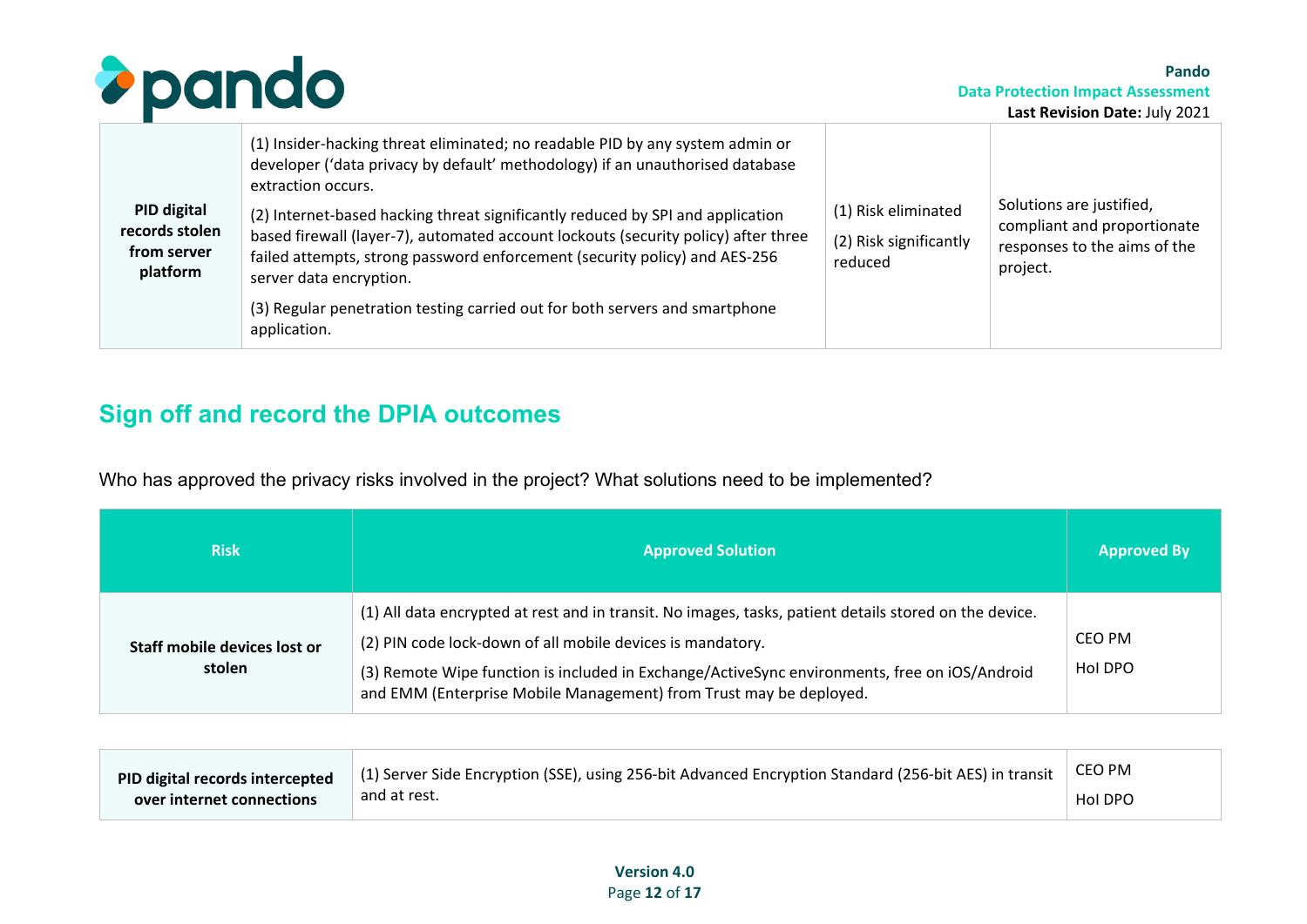

**Data Protection Impact Assessment**

**Pando**

|                                                    | (2) In transit data is encrypted and transferred via HTTPS (TLS 1.2 min) protocol. When transmitting<br>messages devices use an SSL handshake with 2048-bit RSA keys to encrypt the socket connection to<br>servers. Also supports the sync of RSA public keys. To further enhance security - OWASP certificate<br>pinning implemented and access to Pando servers is only possible via SSH keys.                                                                           |                   |
|----------------------------------------------------|-----------------------------------------------------------------------------------------------------------------------------------------------------------------------------------------------------------------------------------------------------------------------------------------------------------------------------------------------------------------------------------------------------------------------------------------------------------------------------|-------------------|
| PID digital records stolen from<br>server platform | (1) Insider-hacking threat eliminated; no readable PID by any system admin or developer ('data<br>privacy by default' methodology) if an unauthorised database extraction occurs.<br>(2) Internet-based hacking threat significantly reduced by SPI and application-based firewall (layer-<br>7), automated account lockouts (security policy) after three failed attempts, strong password<br>enforcement (security policy) and AES-256 file-level server data encryption. | CEO PM<br>Hol DPO |

#### **Ongoing Review: Integrate the DPIA outcomes back into the project plan.**

Who is responsible for integrating the DPIA outcomes back into the project plan and updating any project management paperwork? Who is responsible for implementing the solutions that have been approved? Who is the contact for any privacy concerns that may arise in the future?

<span id="page-12-0"></span>

| <b>Action to be taken</b>                                                                                                                                                                                                                                                                                                                   | Date for completion of<br>actions                                                      | <b>Responsibility for</b><br>action |
|---------------------------------------------------------------------------------------------------------------------------------------------------------------------------------------------------------------------------------------------------------------------------------------------------------------------------------------------|----------------------------------------------------------------------------------------|-------------------------------------|
| (1) All data encrypted at rest and in transit. No images, tasks, patient details stored on the device.<br>(2) PIN code lock-down of all mobile devices is mandatory.<br>(3) Remote Wipe function is included in Exchange/ActiveSync environments, free on iOS/Android and EMM<br>(Enterprise Mobile Management) from Trust may be deployed. | Actions completed by<br>Forward Clinical Ltd.                                          | CEO PM<br>Hol DPO                   |
| Optional remote wipe function (Trust's EMM – Enterprise Mobile Management) enabled and tested on<br>higher-risk end-user devices.                                                                                                                                                                                                           | To be confirmed with<br>NHS Trust, Remote<br>closing of account<br>available via Pando |                                     |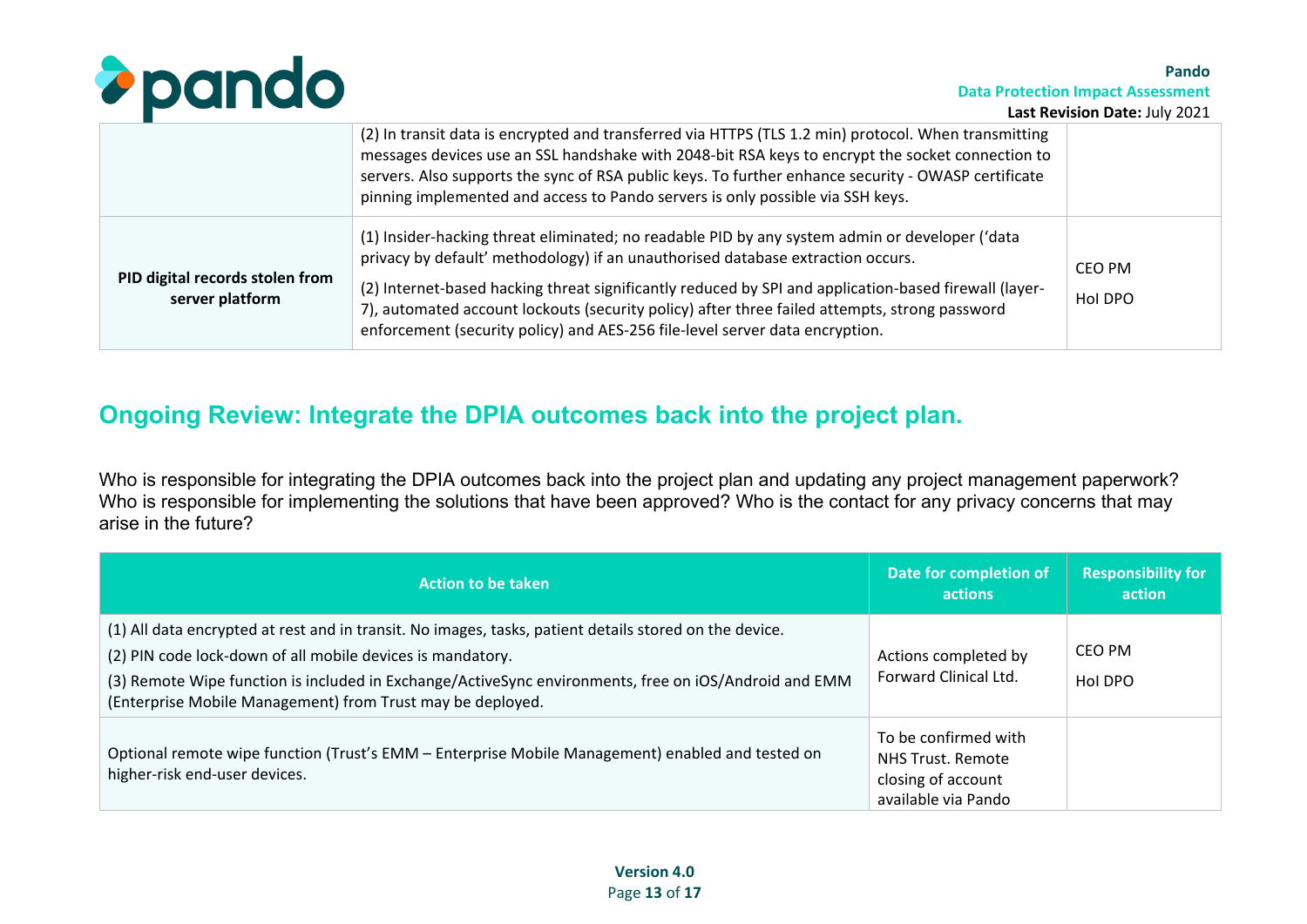

**Data Protection Impact Assessment**

**Pando**

|                                                                                                                                                                                                                                                                                                                                                                                                                                                                               | dashboard, 24/7 support<br>available.                         |        |
|-------------------------------------------------------------------------------------------------------------------------------------------------------------------------------------------------------------------------------------------------------------------------------------------------------------------------------------------------------------------------------------------------------------------------------------------------------------------------------|---------------------------------------------------------------|--------|
| (1) Server Side Encryption (SSE), using 256-bit Advanced Encryption Standard (256-bit AES) in transit and at<br>rest.                                                                                                                                                                                                                                                                                                                                                         |                                                               |        |
| (2) In transit data is encrypted and transferred via HTTPS (TLS 1.2 min) protocol. When transmitting<br>messages devices use an SSL handshake with 2048-bit RSA keys to encrypt the socket connection to servers.<br>Also supports the sync of RSA public keys, ensuring high levels of encryption. To further enhance security -<br>OWASP certificate pinning implemented and access to Pando servers is only possible via SSH keys.<br>(3) Strong Password policy enforced. | Actions completed by<br>Forward Clinical Ltd.                 | CEO PM |
| (1) Insider-hacking threat eliminated; no readable PID by any system admin or developer ('data privacy by<br>default' methodology) if an unauthorised database extraction occurs.                                                                                                                                                                                                                                                                                             | Most recent penetration<br>testing of both                    |        |
| (2) Internet-based hacking threat significantly reduced by SPI and application based firewall (layer-7),<br>automated account lockouts (security policy) after three failed attempts, strong password enforcement<br>(security policy) and AES-256 file-level server data encryption.                                                                                                                                                                                         | application and entire<br>infrastructure completed<br>9.4.18. | CEO PM |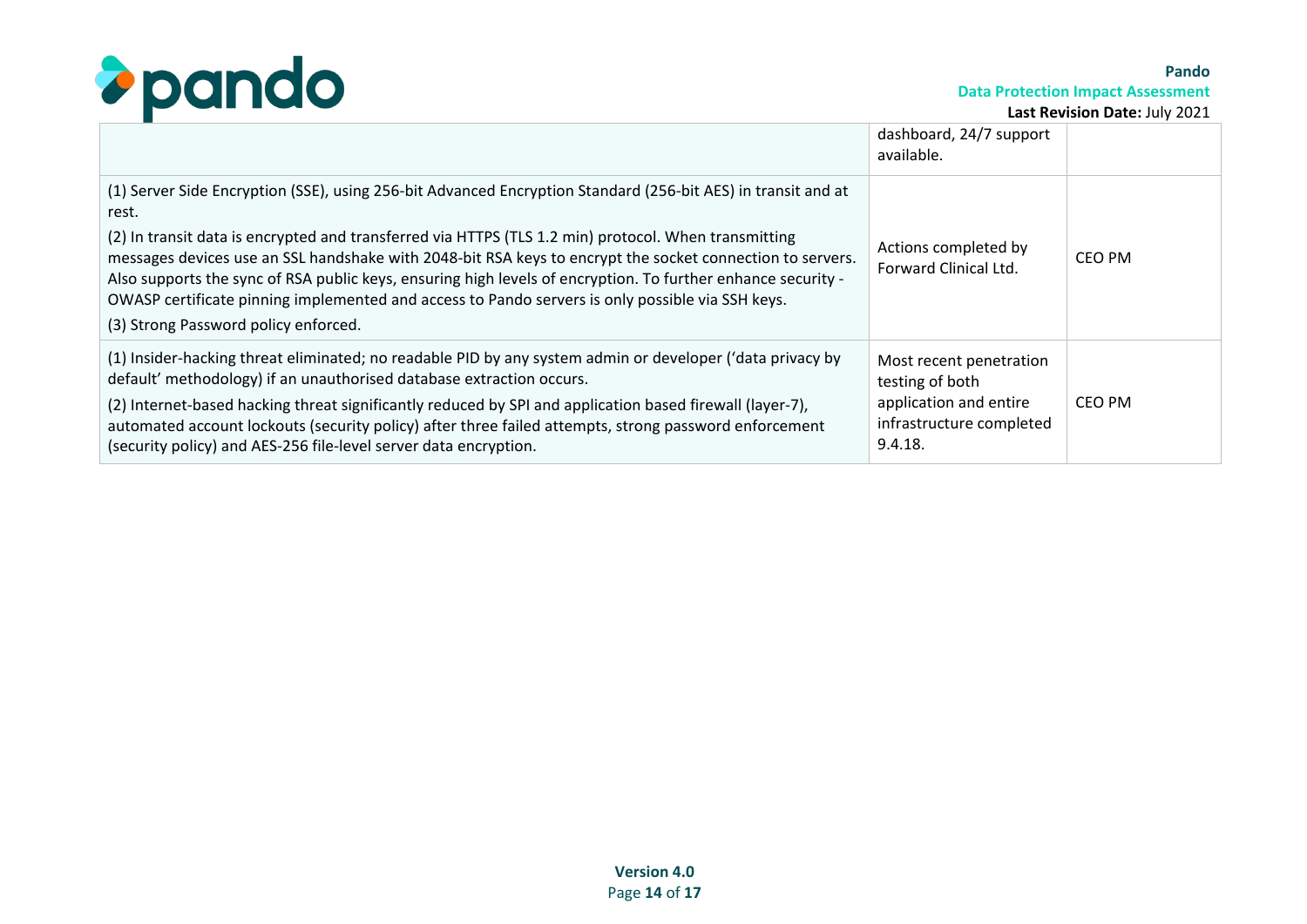

### **Tabular Data Flows and Security**

| <b>Flow</b><br><b>Ref</b> | <b>Flow Name</b>                  | <b>From</b>       | To                | <b>Method</b>                               | <b>Security</b><br><b>Controls</b> | <b>Storage</b>                                          |
|---------------------------|-----------------------------------|-------------------|-------------------|---------------------------------------------|------------------------------------|---------------------------------------------------------|
| $\mathbf{1}$              | <b>Image Access</b>               | <b>Node API</b>   | <b>Apps</b>       | <b>System</b><br><b>Access</b><br>(HTTPS)   | <b>TLS / ABAC</b>                  | <b>On-device</b><br>cache                               |
| $\overline{2}$            | <b>Image Send</b>                 | <b>Apps</b>       | <b>Node API</b>   | <b>System</b><br><b>Transfer</b><br>(HTTPS) | TLS / ABAC                         | AWS <sub>S3</sub><br><b>Encrypted</b><br><b>Storage</b> |
| $\overline{\mathbf{3}}$   | <b>Message</b><br><b>Transmit</b> | <b>Apps</b>       | <b>MongooseIM</b> | <b>System</b><br><b>Transfer</b><br>(XMPP)  | TLS / ABAC                         | <b>AWS RDS</b><br><b>Encrypted</b><br><b>Database</b>   |
| 4                         | <b>Message</b><br><b>Receive</b>  | <b>MongooseIM</b> | <b>Apps</b>       | <b>System</b><br><b>Transfer</b><br>(XMPP)  | <b>TLS / ABAC</b>                  | <b>On-device</b><br>cache                               |
| 5                         | <b>Metadata</b><br><b>Access</b>  | <b>Node API</b>   | <b>Apps</b>       | <b>System</b><br><b>Access</b>              | <b>TLS / ABAC</b>                  | <b>On-device</b><br>cache                               |

**Version 4.0**  Page **15** of **17**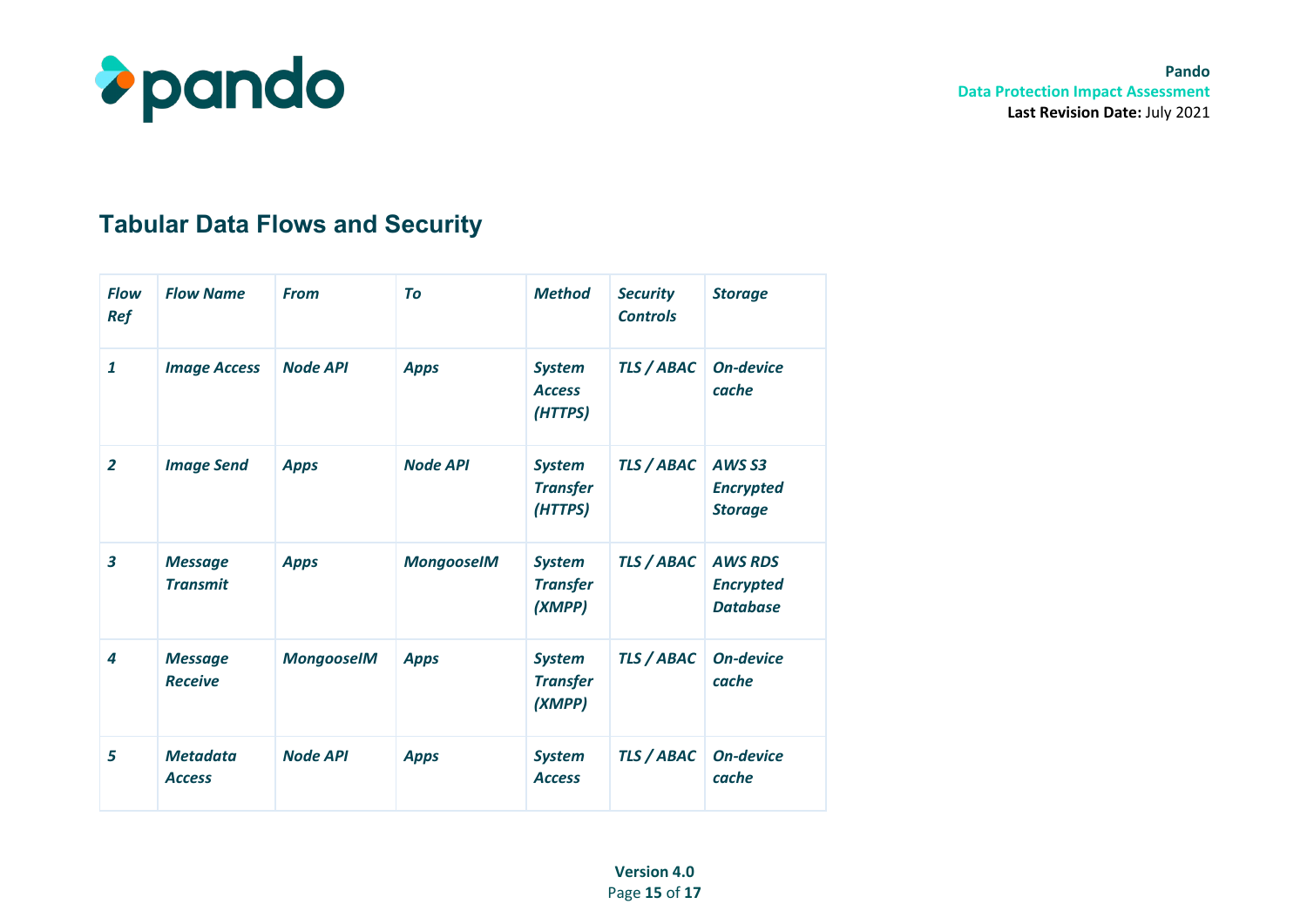

**Pando Data Protection Impact Assessment Last Revision Date:** July 2021

| 6              | <b>Metadata</b><br><b>Store</b>      | <b>Apps</b>     | <b>Node API</b> | <b>System</b><br><b>Transfer</b> | <b>TLS / ABAC   AWS RDS</b>   | <b>Encrypted</b><br><b>Database</b>                   |
|----------------|--------------------------------------|-----------------|-----------------|----------------------------------|-------------------------------|-------------------------------------------------------|
| $\overline{z}$ | <b>Patient Data</b><br><b>Access</b> | <b>Node API</b> | <b>Apps</b>     | <b>System</b><br><b>Access</b>   | <b>TLS / ABAC</b>   On-device | cache                                                 |
| 8              | <b>Patient Data</b><br><b>Store</b>  | <b>Apps</b>     | <b>Node API</b> | <b>System</b><br><b>Transfer</b> | <b>TLS / ABAC</b>             | <b>AWS RDS</b><br><b>Encrypted</b><br><b>Database</b> |

#### **General Notes:**

- **Pando uses TLS to provide Confidentiality, Integrity, and System-level Authentication for all connections both internally and externally.**
- **User-level Authentication operates by limited-lifetime access tokens which are proven via OAuth or by an authentication token code sent via email.**
- **Pando uses fine-grained access controls based on Identity, Network and Team membership, Patient assignment, and previous sharing actions such as Image messages, forming an Attribute-Based Access Control system with a bespoke policy driven by code.**
- **The on-device cache may be encrypted or in-memory only, depending on platform (see notes).**
- **1. Image Access The mobile and web applications access images in messages by reference, requesting them from our API. Such access is communicated over TLS, and access-controls are in place within the API. Images are stored encrypted on the AWS S3 system, and after access may be held in a short-lived on-device cache.**
- **2. Image Send Pando Apps upload images either directly from the camera subsystem or via the Image Gallery. The sender sets access-control requirements in terms of Team or Identity. Images uploaded to Patient cards have access controls implicitly based on access to the Patient. Images held within the Image Gallery are held on the device within the application filesystem area.**
- **3. Message Transmit Pando Apps send messages via XMPP. Message destinations are checked under RBAC rules. Messages are archived under longterm retention policy on an AWS RDS encrypted database and may be held in a short-lived on-device cache.**